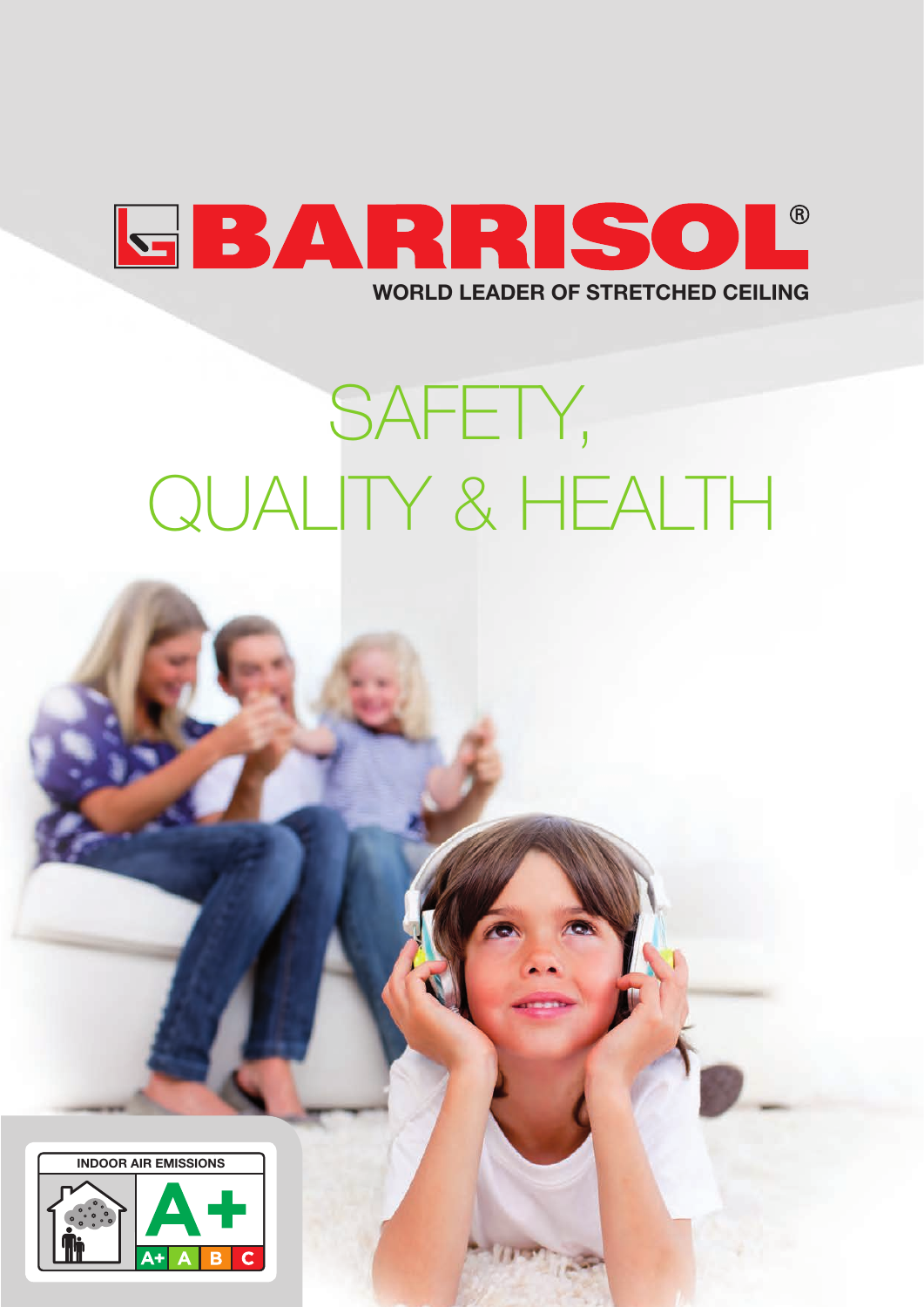# **BARRISOL® world leader of stretched ceiling** GUARANTEES YOUR SAFETY

**BARRISOL® PUTS THE SAFETY AND QUALITY IN THE HEART OF ITS ACTIVITY, CONFORMING TO EFFECTIVE LEGISLATIONS.** 

### **BARRISOL GUARANTEES A HIGH QUALITY PRODUCT**

**THE BARRISOL SHEETS CONFORM 100% TO "CE" LEGISLATION, ARE PRODUCED WITH PLASTICISERS WITHOUT PHTALATE AND ARE GUARANTEED TO BE WITHOUT CADMIUM, WITHOUT MERCURY AND WITHOUT ARSENIC.**



**THE BARRISOL® SHEETS ARE « CE » CERTIFIED AND FIRE RATED FOLLOWING THE EUROPEAN AND INTERNATIONAL NORMS (BS1-D0, BS2-D0, BS3-D0). BARRISOL® GUARANTEES THE SAFETY IN PUBLIC SPACES AND GUARANTEES THE SAME LEVEL OF EXIGENCY IN YOUR HOUSE.**

The tests completed by French, English and American independent laboratories, confirm that the BARRISOL® products do not present any risk to health during the installation or to the final customer.

# **BARRISOL® GUARANTEES AN INSTALLATION WITHOUT RISKS**

The Barrisol sheets are installed, with a temperature of 50°.

No emission of VCM (vinyl chloride monomer) has been detected during the warming of the sheet, the installation of the ceiling or after installation.

**THE STUDIES CONFIRM THAT INSTALLATION OF THE BARRISOL® STRETCH CEILINGS PRESENTS NO DANGER EITHER FOR INSTALLERS, OR FOR FINAL CONSUMER.** 

# **BARRISOL® INDOOR AIR QUALITY**



**BARRISOL® stretched ceiling are A+ classed (best result) for indoor air quality, respecting the effective legislation.**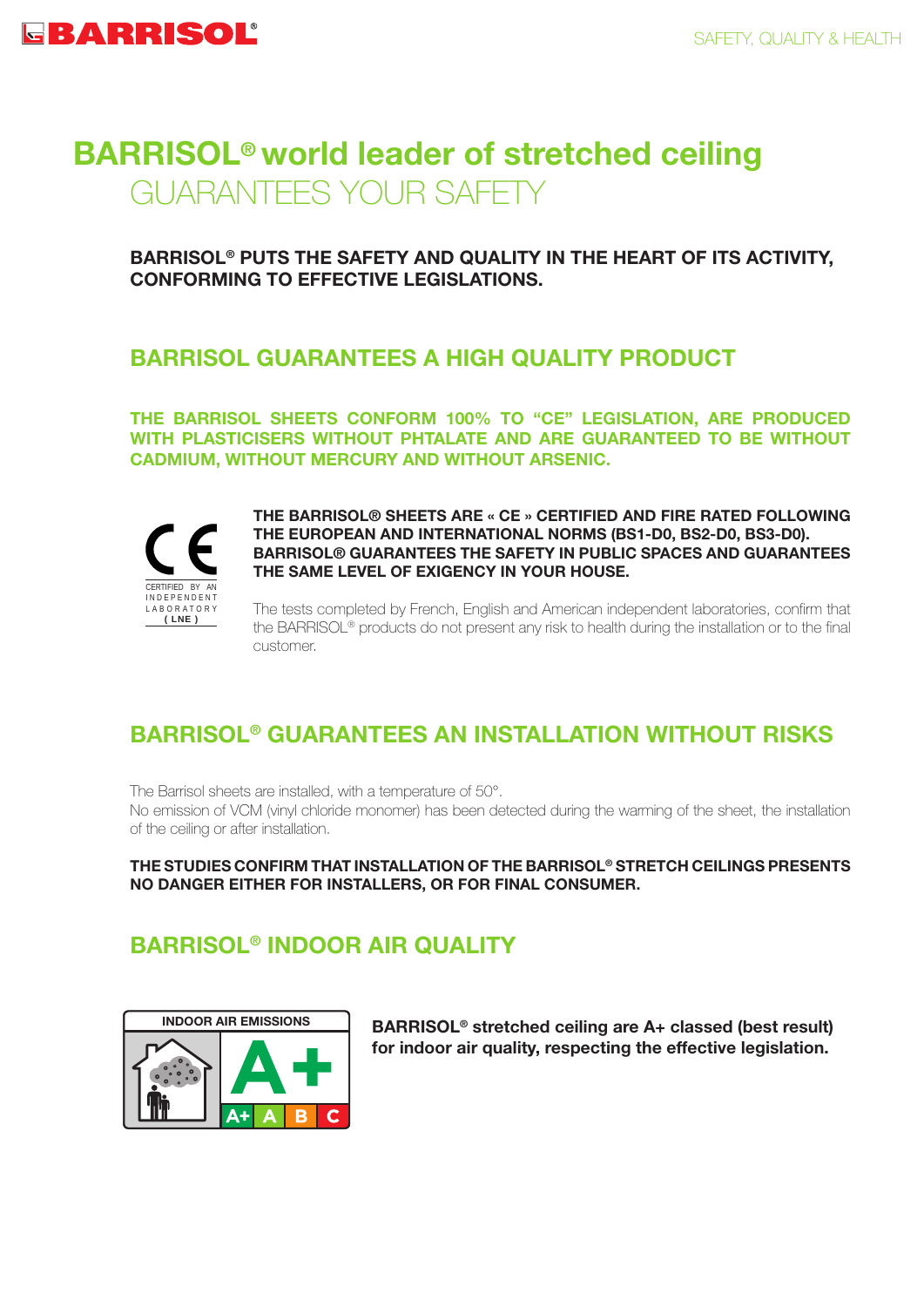# **BARRISOL® world leader of stretched ceiling** GUARANTEES YOUR SAFETY SINCE ALWAYS !

### **2012 Indoor air quality testing by LNE (independant national testing laboratory)**

**BARRISOL® stretched ceiling are A+ classed for indoor air quality, respecting the effective legislation.**

### **2010 Fire classes**

**BARRISOL® PRODUCTS ARE FIRECLASSED ACCORDING TO THE EUROPEAN AND INTERNATIONAL EFFECTIVE NORMS (M1, BS1-D0, BS2-D0, BS3-D0) FOR PUBLIC SPACES. BARRISOL® GUARANTEES THE SAME SECURITY LEVEL FOR YOUR HOME.**

### **1996 Smoke and toxicity tests**

**INTERNATIONAL MARITIME ORGANIZATION (IMO)** - resolution MSC 61 (67) 1996 **THE INTERNATIONAL CODE FOR APPLICATION OF FIRES TESTS PROCEDURES** Appendix 1, Part 2

| GAZ                                        |                       | Limits (ppm) | <b>Results</b> |             |             |
|--------------------------------------------|-----------------------|--------------|----------------|-------------|-------------|
|                                            |                       |              | Condition 1    | Condition 2 | Condition 3 |
| Carbon monoxide                            | CO                    | 1450         | 30             | 30          | 300         |
| Muriatic acid                              | <b>HC</b>             | 600          | $\mathbf 0$    | 0           | $\Omega$    |
| Hydrogen bromide                           | <b>HBr</b>            | 600          | $\mathbf 0$    | 0           | $\Omega$    |
| Hydrogen fluoride                          | <b>HF</b>             | 600          | $\mathbf{0}$   | $\Omega$    | $\Omega$    |
| Hydrogen cyanide                           | <b>HCN</b>            | 140          | $\mathbf{0}$   | $\Omega$    | $\Omega$    |
| Acid emanations                            | <b>NO<sub>x</sub></b> | 350          | 5              | 0           | $\Omega$    |
| Sulfur dioxide                             | S <sub>O</sub> 2      | 120          | $\mathbf{0}$   | 0           | $\Omega$    |
| Specific optical density corrected average |                       | 200          | 103.2          | 94.9        | 140.3       |

ere tested for smoke and toxicity generation according to the FMO resolutions, MSC 61 (67) appendix 1, part 2. The tested samples reached and met the criteria defined for materials used as surface of wall and celling s required by the resolution. as requieu by the resolution.<br>Note: this document, extracted from the BARRISOL® test " International Code for Application of Fires Tests Procedures " is available in its entirety upon request.

# **1990 NYS Modified Pittsburg protocole**

**Test confirms that in case of fire BARRISOL® sheets are no more toxic than wood.** *(report : 06 2253-2)*

# **FOR INFORMATION** :

**Materials used in BARRISOL® sheets production are also used in the medical sector, especially in applications like : - blood transfusion bags (high temperature sterilization), catheters, surgical gloves, inhalation masks, sterile packaging.**

These materials are also used for other applications like : - water pipes through which hot water flows with a temperature of 60° to 80°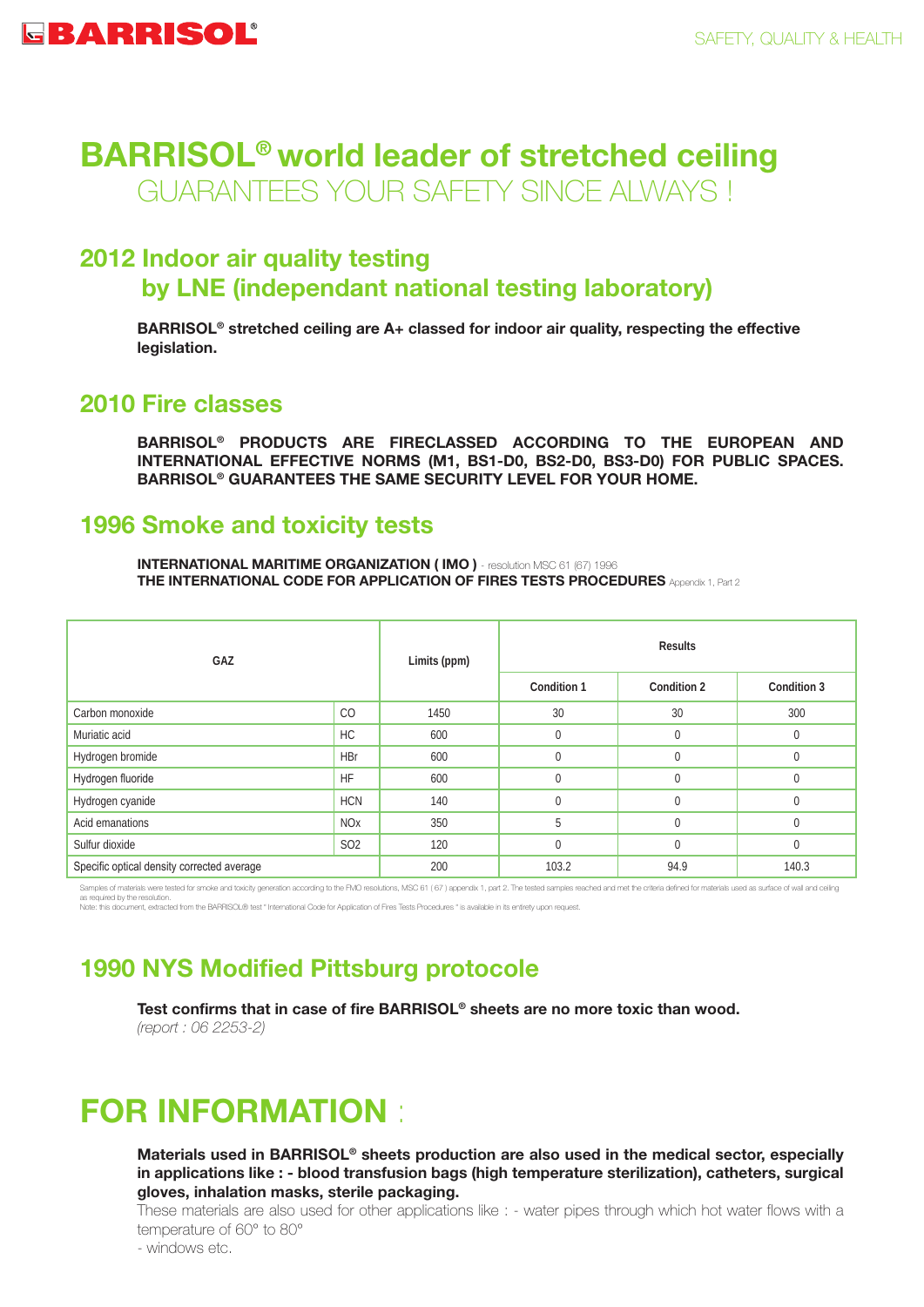# EBARRISOL®

# **BARRISOL®** MOST FAMOUS BRANDS GIVE US THEIR TRUST





**arch. : S. Franci**





**arch. : Adidas International**



**MaXXI Museum, Roma - arch. : Zaha Hadid** 2010 RIBA Stirling Award



**arch. : Joanna Smagała arch. : Petri Ilmarinen, Architect Bureau DPI-U2**



**arch. : Ora Ito**



**Opéra d'Oslo - arch. : Snohetta Architects** 2009 European Contemporary Architecture Award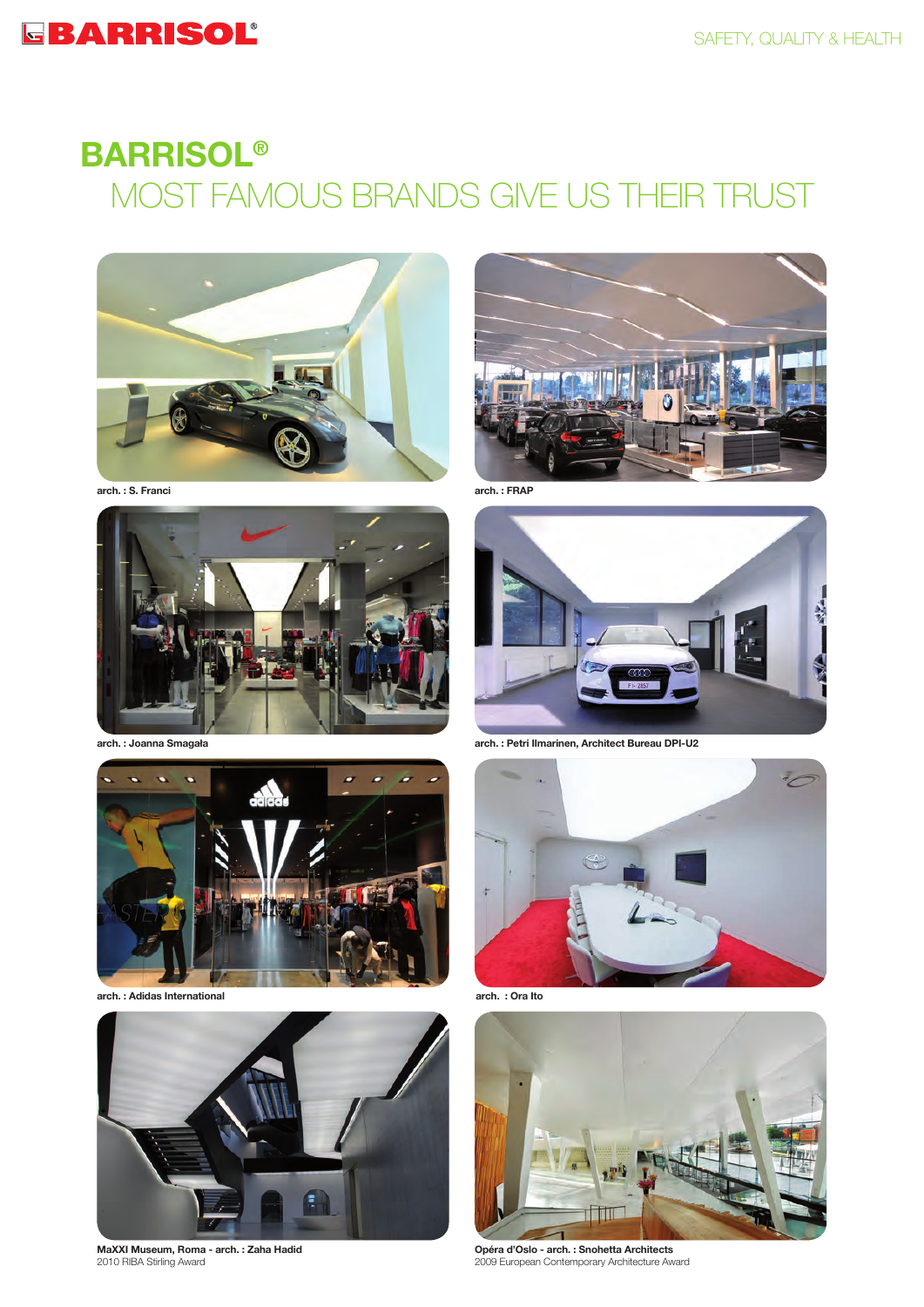# **BARRISOL® world leader of stretched ceiling** GUARANTEES THE RESPECT OF ENVIRONMENT

| <b>WEIGHT</b>         |                                                                     |                                                           |                                                                  |  |  |  |  |
|-----------------------|---------------------------------------------------------------------|-----------------------------------------------------------|------------------------------------------------------------------|--|--|--|--|
|                       |                                                                     | <b>BARRISOL®</b>                                          | Other types of ceilings                                          |  |  |  |  |
|                       |                                                                     | 500g/sqm                                                  | 12Kg/sqm                                                         |  |  |  |  |
|                       | for 10 000 m <sup>2</sup>                                           | 5 <sup>t</sup>                                            | 120t                                                             |  |  |  |  |
|                       | 115 tons less of raw material to cover a same surface of 10 000 sqm |                                                           |                                                                  |  |  |  |  |
| <b>PACKAGING</b>      |                                                                     |                                                           |                                                                  |  |  |  |  |
|                       | for 10 000 m <sup>2</sup>                                           | 50kg<br>Reduced packaging<br>Almost no waste              | More than 1 000Kg<br>Bulky various packagings<br>Lot of waste    |  |  |  |  |
|                       | Difference : nearly 1 ton                                           |                                                           |                                                                  |  |  |  |  |
| <b>TRANSPORTATION</b> |                                                                     |                                                           |                                                                  |  |  |  |  |
|                       |                                                                     | reduced volume                                            | Significant volume                                               |  |  |  |  |
|                       | Transport of the material                                           | Small vehicles<br>Less fuel consumed                      | Large vehicles<br>significant fuel consumption                   |  |  |  |  |
|                       | Difference : gains in weight and fuel                               |                                                           |                                                                  |  |  |  |  |
| <b>ASSEMBLY</b>       |                                                                     |                                                           |                                                                  |  |  |  |  |
|                       | for 10 000 sqm with 4 assemblers                                    | 50 days<br>Reduced costs<br>Premises are quickly reusable | 80 - 100 days<br>High need of energy<br>Long building occupation |  |  |  |  |
|                       | Difference : reduced need of energy                                 |                                                           |                                                                  |  |  |  |  |
| <b>WASTE</b>          |                                                                     |                                                           |                                                                  |  |  |  |  |
|                       | waste generated by the installation of 10 000sqm                    | $+/- 0$                                                   | $\approx$ 10 t                                                   |  |  |  |  |
|                       | waste generated by the production of material                       | $+/- 0$                                                   | 10%                                                              |  |  |  |  |
|                       | Difference : almost no waste                                        |                                                           |                                                                  |  |  |  |  |
|                       |                                                                     | 20 years and more                                         | 5 to 10 years                                                    |  |  |  |  |
| <b>DURABILITY</b>     |                                                                     | No regular renovation<br>No dirt<br>No waste              | Regular renovation<br>More dirt<br>More waste                    |  |  |  |  |
|                       | Difference : no renovation is needed                                |                                                           |                                                                  |  |  |  |  |
| <b>RECYCLING</b>      |                                                                     |                                                           |                                                                  |  |  |  |  |
|                       |                                                                     | 100% recyclable                                           | Sorting is necessary                                             |  |  |  |  |
|                       |                                                                     | Preserve the environment<br>Reusable as energy source     | No reusable waste (rubble)                                       |  |  |  |  |
|                       | Difference : 100% recyclable                                        |                                                           |                                                                  |  |  |  |  |
|                       |                                                                     |                                                           |                                                                  |  |  |  |  |
|                       |                                                                     |                                                           |                                                                  |  |  |  |  |
|                       |                                                                     |                                                           |                                                                  |  |  |  |  |

**RANGE**